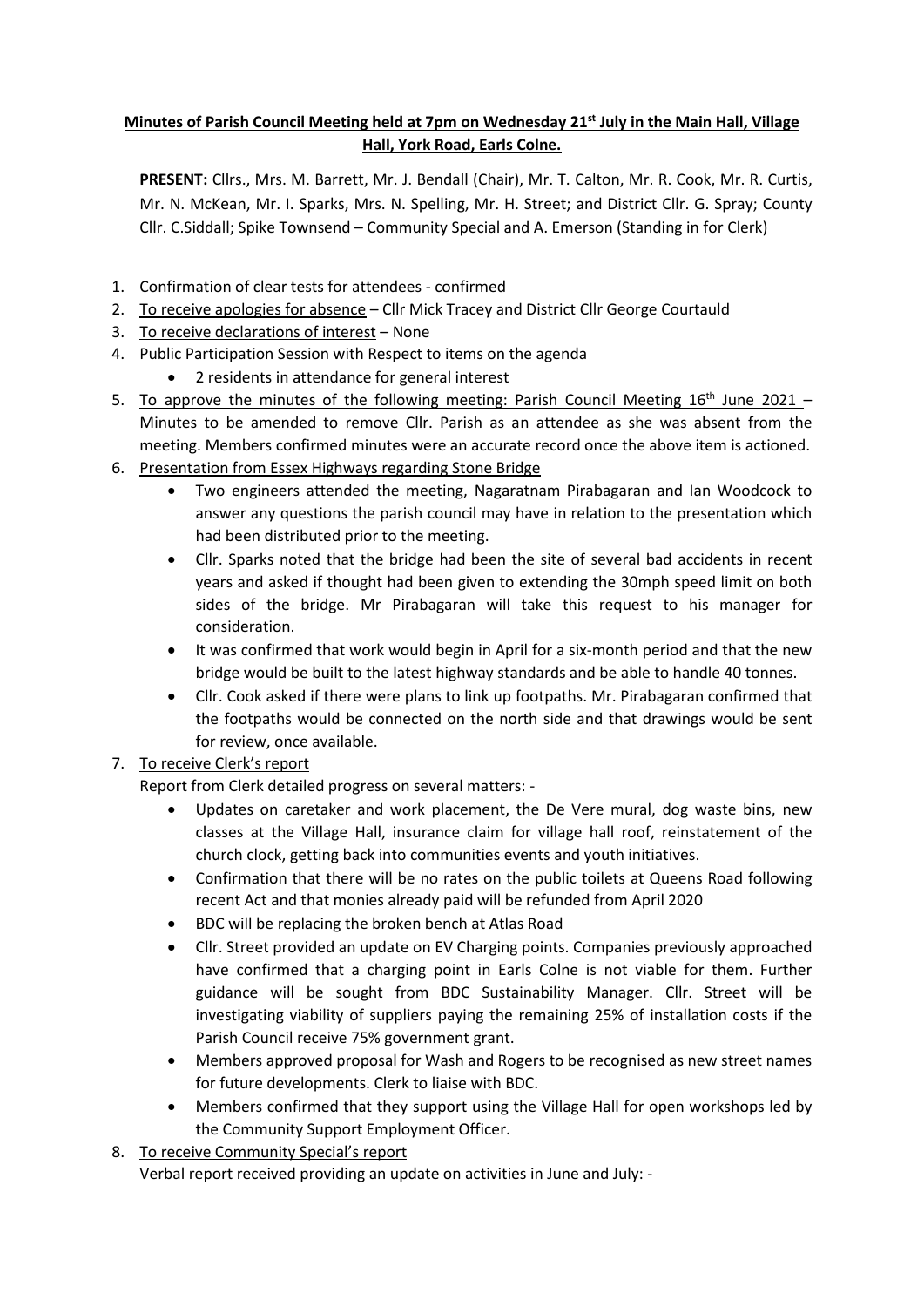- 6 hours in village at the end of June and 21 hours this month to date
- Areas covered included a visit to Beavers, tots football at ECRC and Chalkney Woods.
- Following report from Clerk, have attended wilderness area at CALA site and added this to regular route.
- Primary Parking Partnership initiative is progressing with enforcement notices being issued in June (4) and plans for a letter to be distributed to all parents in September.
- Plan to attend the ECRC family fun day this Sunday along with other emergency services.

## 9. Planning

### a) To review decisions reached

| <b>Application</b><br>No.   | Location                                                      | <b>Description</b>                                                                                                                                                                                                                                                                                                                                                                                                                                                                           | <b>BDC</b><br><b>Decision</b><br><b>Minutes</b> |
|-----------------------------|---------------------------------------------------------------|----------------------------------------------------------------------------------------------------------------------------------------------------------------------------------------------------------------------------------------------------------------------------------------------------------------------------------------------------------------------------------------------------------------------------------------------------------------------------------------------|-------------------------------------------------|
| 21/01515/TPO                | 23A Coggeshall Road Earls Colne Essex CO6 2JP                 | Notive of intent to carry out works to tree protected by Tree<br>Preservation Order 19/00 - Reduce crown of Oak (T9) tree by 3<br>meters at rear of property on boundary next to neighbours<br>drive. The customer would like to reduce the canopy to stop the<br>roots getting closer to the building and causing damage, to<br>maximise light into the garden and decrease the risk of<br>branches falling.                                                                                | <b>Part Granted Part</b><br>Refused             |
| 21/01502/TPOCON             | 15 Burrows Road Earls Colne Essex CO6 2RZ                     | Notice of intent to carry out works to trees in a Conservation<br>Area - Fell 2 Conifers and 5 Leylandii trees                                                                                                                                                                                                                                                                                                                                                                               | Application<br>Permitted                        |
| 21/01355/TPOCON             | The Beeches 2 Ernalds Close Earls Colne Essex CO6 2SF         | Notice of intent to carry out works to trees in a Conservation<br>Area - Reduce Conifers to height all ready cut by electrical<br>company to make hedge and Fell largest Conifer in group as too<br>close to wire, causing problems                                                                                                                                                                                                                                                          | Application<br>Permitted                        |
| 21/01357/TPOCON             | 87 High Street Earls Colne Essex CO6 2QX                      | Notice of intent to carry out works to tree in a Conservation<br>Area - Fell small tree in back garden, new owner wants to plant<br>3 ornamental birch along the boarder                                                                                                                                                                                                                                                                                                                     | Application<br>Permitted                        |
| 21/01098/HH                 | 6 Holden Way Earls Colne Colchester Essex CO6 2FD             | Single-storey rear extension                                                                                                                                                                                                                                                                                                                                                                                                                                                                 | Application<br>Permitted                        |
| 21/00969/FUL                | The Bird In Hand Coggeshall Road Earls Colne Essex CO6 2JX    | Demolition of Public House (Sui Generis Use) and erection of<br>Office Building (Use Class Class E(g)(i)) (743.5 sqm) with<br>associated car parking                                                                                                                                                                                                                                                                                                                                         | <b>Application Refused</b>                      |
| 21/00910/HH                 | Gu Brath Coggeshall Road Earls Colne Essex CO6 2JU            | Repositioning of existing access to provide safer vehicle<br>movements.                                                                                                                                                                                                                                                                                                                                                                                                                      | Application<br>Permitted                        |
| 21/00715/LBC                | Earls Colne Library 38 High Street Earls Colne Essex CO6 2PA  | Repairs to windows and doors and installation of secondary<br>glazing.                                                                                                                                                                                                                                                                                                                                                                                                                       | Application<br>Permitted                        |
| 21/00640/HH                 | 4 Tey Road Earls Colne Essex CO6 2LG                          | Erection of first floor extension to side elevation, erection of<br>porch on front elevation, part single, part two-storey extensions<br>to rear elevation                                                                                                                                                                                                                                                                                                                                   | Application<br>Permitted                        |
| 20/01664/FUL                | Pudsies Paddock Station Road Earls Colne Essex CO6 2ER        | Demolition of stables and erection of a single-storey 3<br>bedroomed dwellinghouse together with related works and<br>landscaping.                                                                                                                                                                                                                                                                                                                                                           | <b>Application Permitted</b>                    |
| 20/01352/LBC<br>20/01351/HH | Blackberry Barn Burnthouse Road Earls Colne Essex CO6 1AS     | Single-storey rear extensions and associated elevational<br>alterations                                                                                                                                                                                                                                                                                                                                                                                                                      | <b>Application Refused</b>                      |
| 20/00003/S106A              | Colne Valley Golf Club Station Road Earls Colne Essex CO6 2EF | Application made under Section 106a of the Town and Country<br>Planning Act 1990 (as amended) and the Town and Country<br>Planning (Modification and Discharge of Planning Obligations)<br>Regulations 1992 (as amended) - Discharge of Planning<br>Obligation under s106 dated 19.06.2006 to permission<br>05/01226/FUL granted 19.06.2006 for: Proposed erection of<br>detached dwelling and double garage for club manager.<br>Discharge of obligation would allow: - Removal of limiting | <b>Application Permitted</b>                    |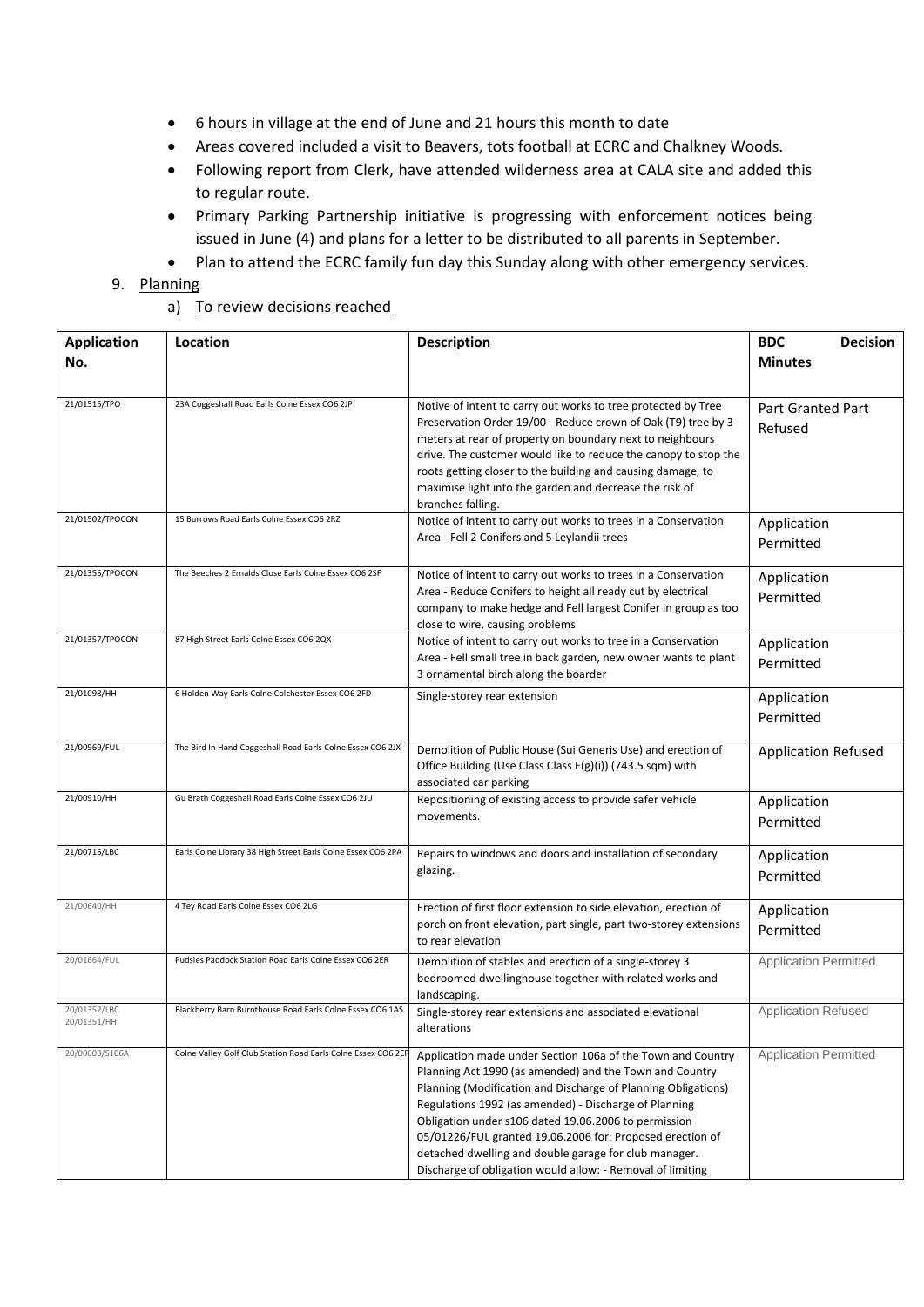|  |  |  | occupancy of Golf Club Managers House, to enable the property<br>to be occupied/sold/leased on the open market independent of<br>the golf club operated at the site. |  |
|--|--|--|----------------------------------------------------------------------------------------------------------------------------------------------------------------------|--|
|--|--|--|----------------------------------------------------------------------------------------------------------------------------------------------------------------------|--|

#### b) To consider current applications

| <b>Applicatio</b> | Location                                                                                  | <b>Description</b>                                                                                                                                                                                                                                                                                                                                                                                                                                                                                                                                                                                                                                                                                                                                                                                                                                                                                                                                                                                                                                                                                                                                                                                                               |
|-------------------|-------------------------------------------------------------------------------------------|----------------------------------------------------------------------------------------------------------------------------------------------------------------------------------------------------------------------------------------------------------------------------------------------------------------------------------------------------------------------------------------------------------------------------------------------------------------------------------------------------------------------------------------------------------------------------------------------------------------------------------------------------------------------------------------------------------------------------------------------------------------------------------------------------------------------------------------------------------------------------------------------------------------------------------------------------------------------------------------------------------------------------------------------------------------------------------------------------------------------------------------------------------------------------------------------------------------------------------|
| No.               |                                                                                           |                                                                                                                                                                                                                                                                                                                                                                                                                                                                                                                                                                                                                                                                                                                                                                                                                                                                                                                                                                                                                                                                                                                                                                                                                                  |
| 21/02053/TPOCON   | 9 Upper Holt Street<br>CO6 2PG                                                            | Notice of intent to carry out work to trees in a Conservation Area - Reduce Tulip tree by swimming pool by 2.5 meters all round Reduce Maple to old points,<br>approx. 2.5 meters in rear of property court yard to old points, its too big for where they are                                                                                                                                                                                                                                                                                                                                                                                                                                                                                                                                                                                                                                                                                                                                                                                                                                                                                                                                                                   |
| 21/01921/TPOCON   | 2 Tey Road CO6 2LG                                                                        | Notice of intent to carry out works to trees in a Conservation area - T1 - Spruce Tree - remove to ground level over a 2 year period - T2 - Cluster of x5 Scr<br>Pine Trees – remove X2 larger Spruce Trees to ground level – remove dead wood and iv from x3 Spruce Trees T3- Lilac Tree – remove to ground level                                                                                                                                                                                                                                                                                                                                                                                                                                                                                                                                                                                                                                                                                                                                                                                                                                                                                                               |
| 21/01804/FUL      | Colne Valley Golf Club                                                                    | Erection of first-floor extension, front porch and adjoining double garage to existing staff accommodation, along with internal                                                                                                                                                                                                                                                                                                                                                                                                                                                                                                                                                                                                                                                                                                                                                                                                                                                                                                                                                                                                                                                                                                  |
|                   | <b>Station Road</b>                                                                       | Alterations and replacement of existing ground floor windows. Erection of ground-floor terrace to side elevation.                                                                                                                                                                                                                                                                                                                                                                                                                                                                                                                                                                                                                                                                                                                                                                                                                                                                                                                                                                                                                                                                                                                |
| 21/02122/TPOCON   | 4 York Road Earls Colne<br><b>CO6 2RN</b>                                                 | Notice of intent to carry out works to trees in a Conservation Area - Regarding very overgrown conifer hedge (Green Leylandii) of around 15ft high and 7 trees. To essentially neaten and to<br>height to previous cut points. Full details: I have a conifer hedge at the back of my rear garden. I recently was contacted by a managing agent of the properties to the back of my house as<br>have started to overhang the path to their rear gardens, shade their gardens, and damage their fencing. I just need to neaten / cut these back away from the path, as well as cut the top ba<br>the previous cut points (around 2 feet off the top) and overall neaten the sides of the tree. Further given the width of the conifers at the base, and having young kids, to increase garden siz<br>the lower part of the tree to be cut back. Basically showing the trunk of the tree for the first 5ft or so. Hence basically really neatening up the trees that have become very large and causing<br>damage, and some room underneath the trees for kids to play (now they are so much larger). Note the trees act as a screen to both our garden and the neighbours but not visible to passe<br>given private rear gardens. |
| 21/01425/FUL      | Earls Colne Recreation Club<br>Halstead Road CO6 2GP                                      | Erection of single-storey rear extension.                                                                                                                                                                                                                                                                                                                                                                                                                                                                                                                                                                                                                                                                                                                                                                                                                                                                                                                                                                                                                                                                                                                                                                                        |
| 21/01832/FUL      | Earls Colne Tennis Club<br>Green Farm Meadow<br><b>Halstead Road</b><br>Earls Colne Essex | Erection of single-storey extension to existing clubhouse                                                                                                                                                                                                                                                                                                                                                                                                                                                                                                                                                                                                                                                                                                                                                                                                                                                                                                                                                                                                                                                                                                                                                                        |

#### 10. To receive an update on speeding issues in Village

Cllr. Sparks provided an update on issues noted via Facebook, relating to speeding on exit of the village towards Halstead. Cllr. Sparks met with manager of Colne Stoves to hear the challenges that they are experiencing and then provided an overview of possible courses of action. This included speed checks and Cllr. Sparks explained the criteria under which these can be conducted. Community Special confirmed that he has requested any speed survey in Earls Colne, be focused on that stretch of road but reminded Members that with 44 parishes, resource issues mean this can not be done straight away.

County Cllr. Siddall, now the Chairman of the Highways Panel, noted that if the village is experiencing issues, they should be added to the list. He expressed his support for extending the speed limit either side of Stone Bridge. More money is needed to get items on the Highways Panel prioritised and County Cllr. Siddall advised that he would be meeting the Cabinet Member for Highways on 17 September to take him along the route of the proposed cycle way between Earls Colne and Coggeshall – Chairman Cllr. Bendall was invited to attend to also meet him. District Cllr. Spray advised that she has given £1,000 of her funds to the cycle way to go towards planning fees.

Cllr. Bendall noted that there are 2 speed surveys for the High Street and Station Road already logged but that consideration may need to be given to add additional ones.

County Cllr. Siddall advised that a discussion was needed between ECC and BDC to ensure verge cutting maintains sight lines appropriately.

11. To receive an update on BALC meeting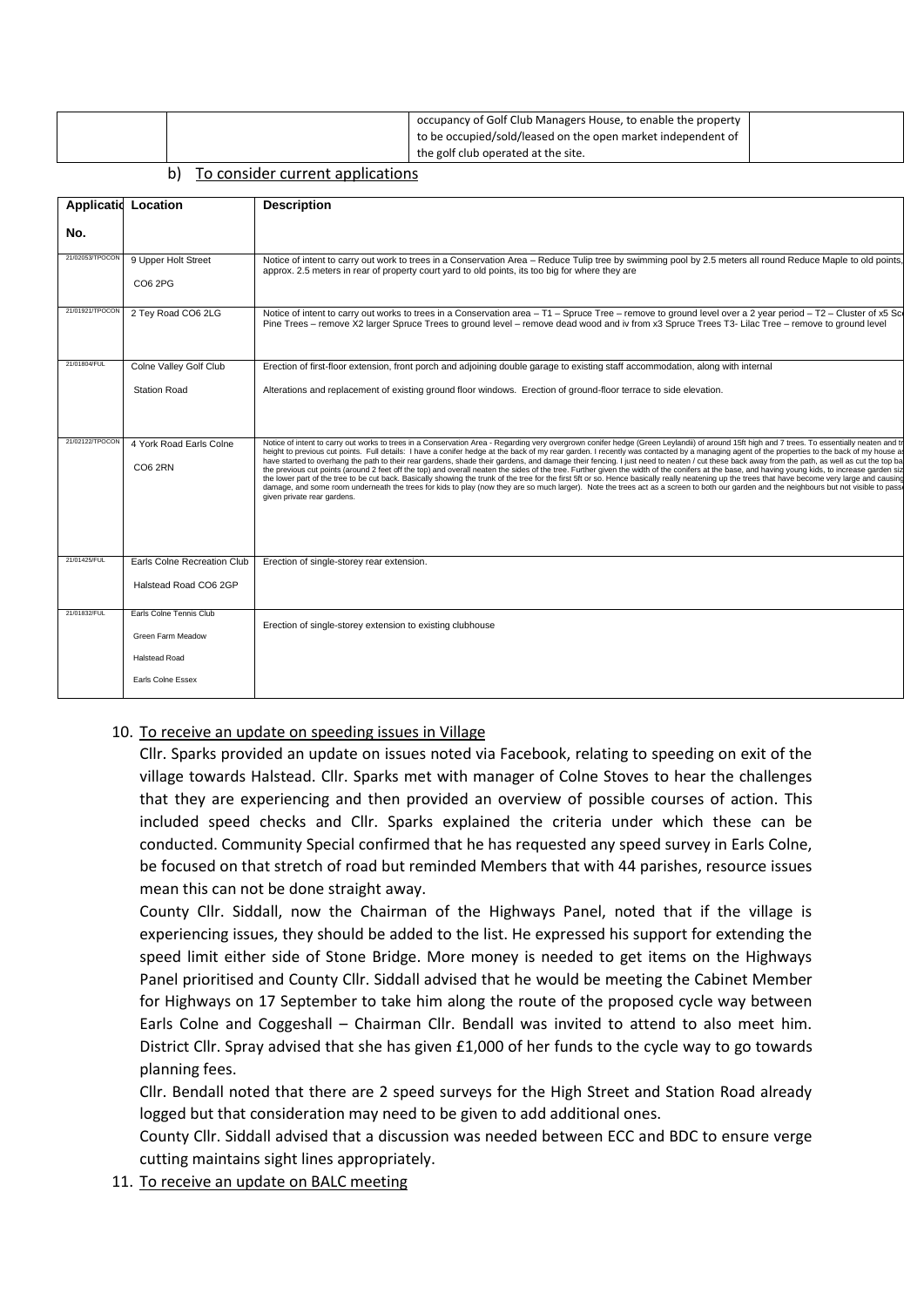Cllr. Barrett reported on recent meeting, which was not well attended, with only 20 representatives across Essex. A guest speaker from Highways Liaison Officers Management Team provided an overview of the Highways Panel website, followed by a Q&A session. Budget for 21/22 is 607k with safety issues prioritised. Forms to be submitted by December for review in following March (County Cllr. Siddall noted that forms could be submitted at any time), and requests can be logged with the Highways Rangers at any time. Requests were made for future speakers and Cllr. Barrett suggested Neil Jones to talk about S106.

## 12. To receive an update on Primary Parking Partnership

Report provided detailing plans to send a letter to all parents at the school to remind them that unacceptable parking and driving will not be tolerated at drop off and pick up times. This will be policed by a camera car and hi viz foot patrols. The letter will identify short term car parking locations suitable for parents to park and walk. It was also noted that a feasibility study was being conducted for a walking route between Morley's Road Estate and the School. Cllr. Sparks asked if this study was being extended to include Bellways/Atlas Estate. Cllr. McKean advised that this was covered by the routes via CALA and the kennels. Cllr. Carlton noted that this work needed to be linked up with the neighbourhood plan and proposed plans for the future.

## 13. To receive an update on the Braintree Highways Panel

Cllr. Bendall provided a report detailing the recent highways panel. It was noted that the schemes submitted by Jo Beavis for the High Street and Station Road appear to be for speed surveys and that quiet lanes should now progress as public consultations are able to take place. The 20s plenty scheme has been approved for Park Lane.

## 14. To receive an update on the Village Hall

A list of items for installation or upgrade was circulated, noting that disruption to the hall needed to be minimised whilst works undertaken. The list has been broken down into smaller projects to facilitate funding applications.

## 15. To receive an update on the Museum Works

External painting is nearing completion. A listed buildings request has been logged to seek permission to remove the old access ladder which is dangerous. Internal work has been completed to tackle the rot and fungus. We are awaiting the report from the BDC museums officer on how to deal with sunlight on exhibits.

## 16. Feedback from the rededication ceremony

Cllr. Parish provided an update on the recent rededication of the war memorial. The event was well attended with tea and cake provided by the Women's Institute and between 15/20 attendees came back to the hall to view the exhibition after the ceremony.

Cllr. Sparks advised that 2 additional fallen have been identified for WWI and possibly 1 for WWII. He has contacted 2 stonemasons to see if names can be added to the memorial in situ.

## 17. Request for watering facilities from Incredible Edibles

Incredible Edibles are taking on land adjacent to the wall at the back of the Village Hall and have requested that a water butt be installed to collect water from the village hall roof. Members discussed this request, and it was agreed that further information was required detailing how this would be installed, how excess water would be treated and how the tap would be prevented from being turned open. Members were happy in principle, but these details need to be confirmed first.

## 18. To receive an update on playgrounds

Cllr. McKean advised that we are still waiting for proposal/costings from Wicksteed. Once received, the three proposals will be presented to the council for consideration. BDC are looking at using some of the Bellway monies for the De Vere playground, but further discussion needed to ensure that sufficient funds are available for the work required at ECRC.